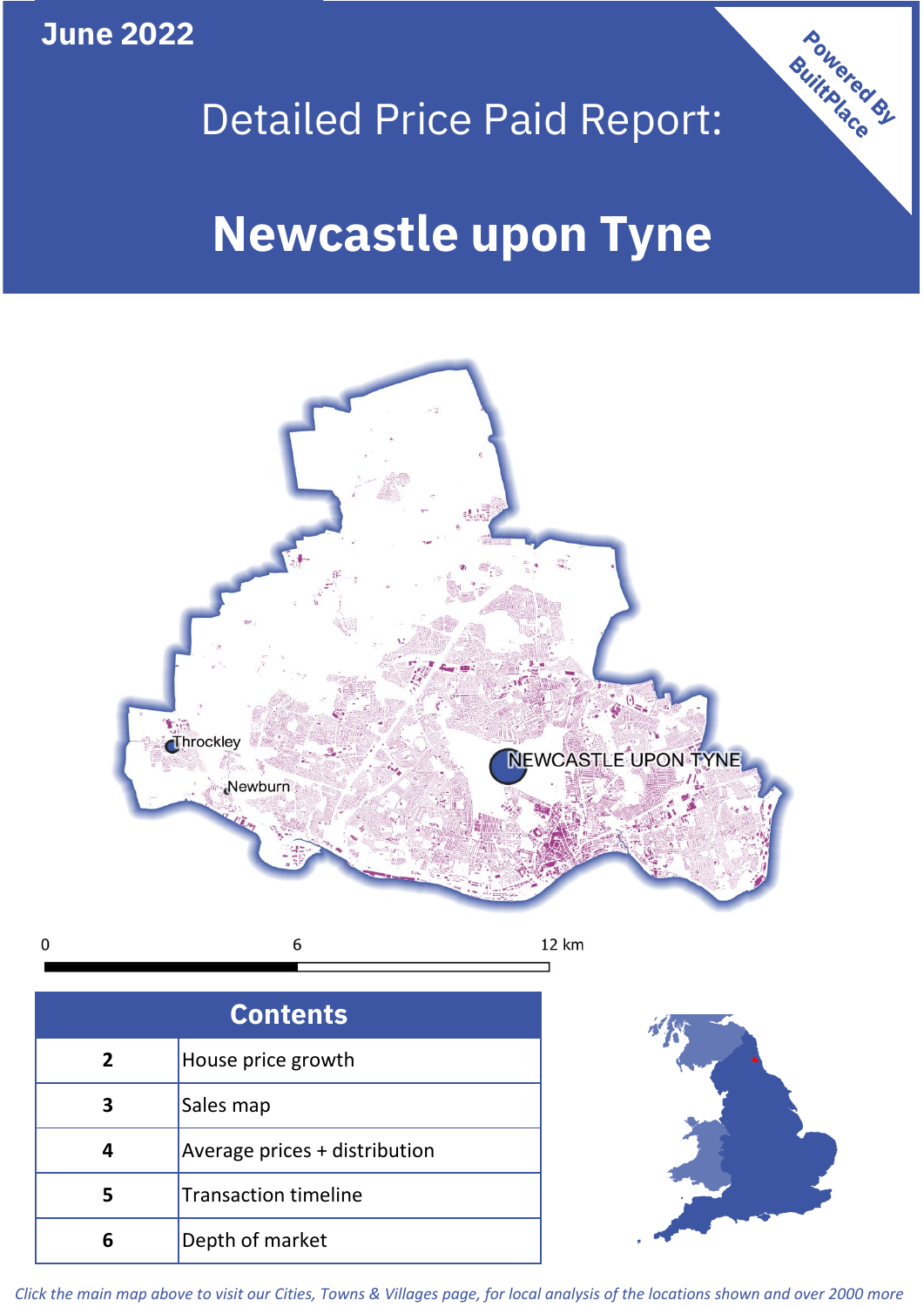## **Headline Data**

|                     | <b>Current level</b> | 3 month | <b>Annual</b> | 5 year  | 10 year |
|---------------------|----------------------|---------|---------------|---------|---------|
| <b>House prices</b> | £183,593             | 2.1%    | 7.6%          | 20.6%   | 33.3%   |
| <b>Transactions</b> | 3,810                | $-9.8%$ | 13.1%         | $-4.2%$ | 38.3%   |

## **House Price Growth (April 2022 data)**

#### *Annual Change in House Prices*



House prices in Newcastle upon Tyne grew by 7.6% in the 12 months to April 2022 (based on 3-month smoothed data). By comparison national house prices grew by 10.7% and prices in the North East grew by 9.5% over the same period.

Newcastle upon Tyne house prices are now 12.9% above their previous peak in 2007, compared to +11.2% for the North East and +52.9% across England.



#### *Year-To-Date Change in House Prices, December to April*

Local prices have grown by 3.5% in 2022 so far, compared to growth of 2.6% over the same period last year.

#### *Source: OS OpenData; UK House Price Index (Contains HM Land Registry data © Crown copyright)*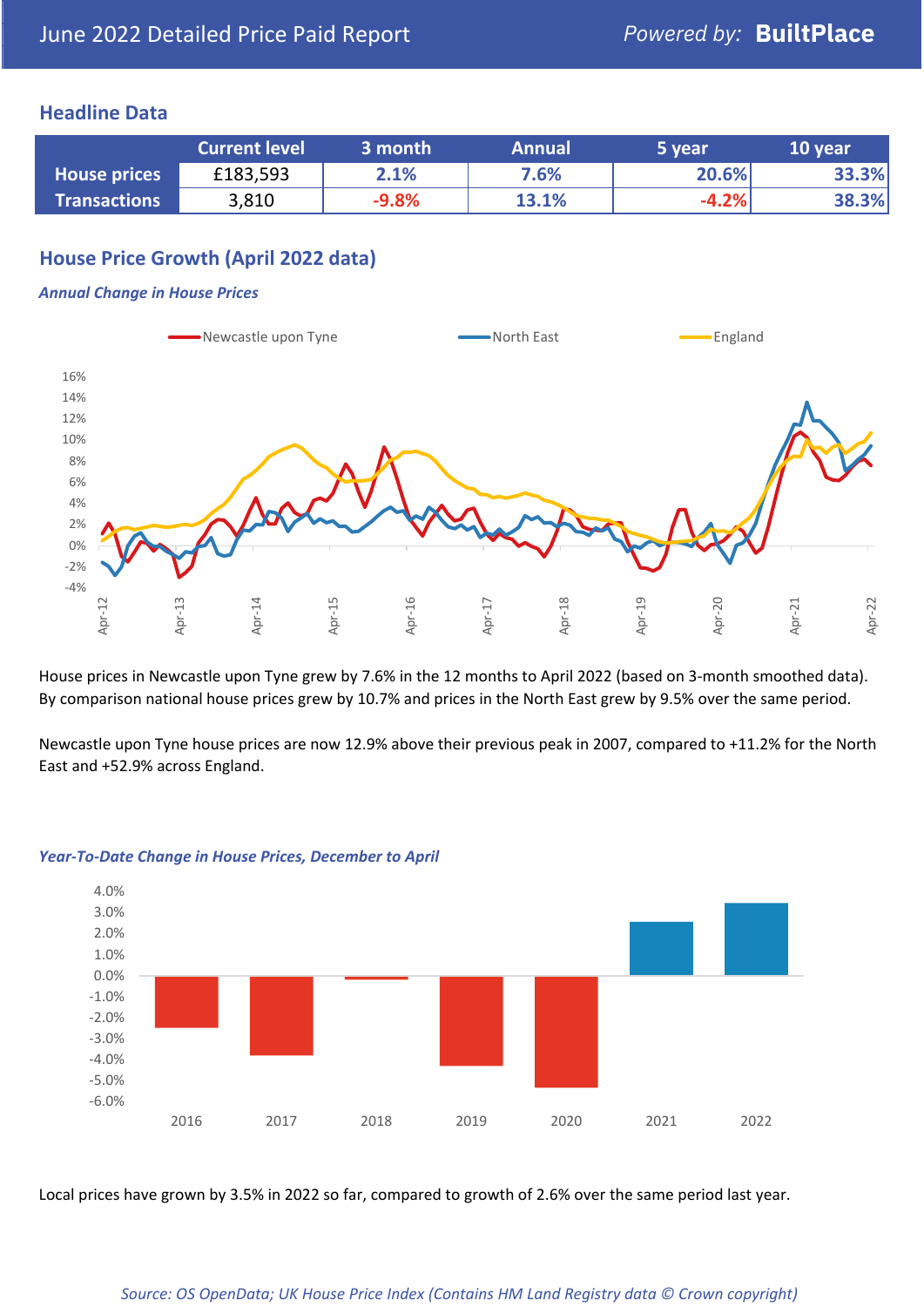## **House Price Map**

## *12 months to April 2022*



*Each point is one postcode, coloured by the average value relative to all sales in this local authority (price bands are LA-specific quintiles).*

## **Map Key**

| Min      | Max      |                            |
|----------|----------|----------------------------|
| Up to    | £110,000 | 1st quintile / lowest 20%  |
| £110,000 | £145,000 | 2nd quintile               |
| £145,000 | £189,000 | 3rd quintile               |
| £189,000 | £278,000 | 4th quintile               |
| £278,000 | and over | 5th quintile / highest 20% |

*Source: OS OpenData; UK House Price Index (Contains HM Land Registry data © Crown copyright)*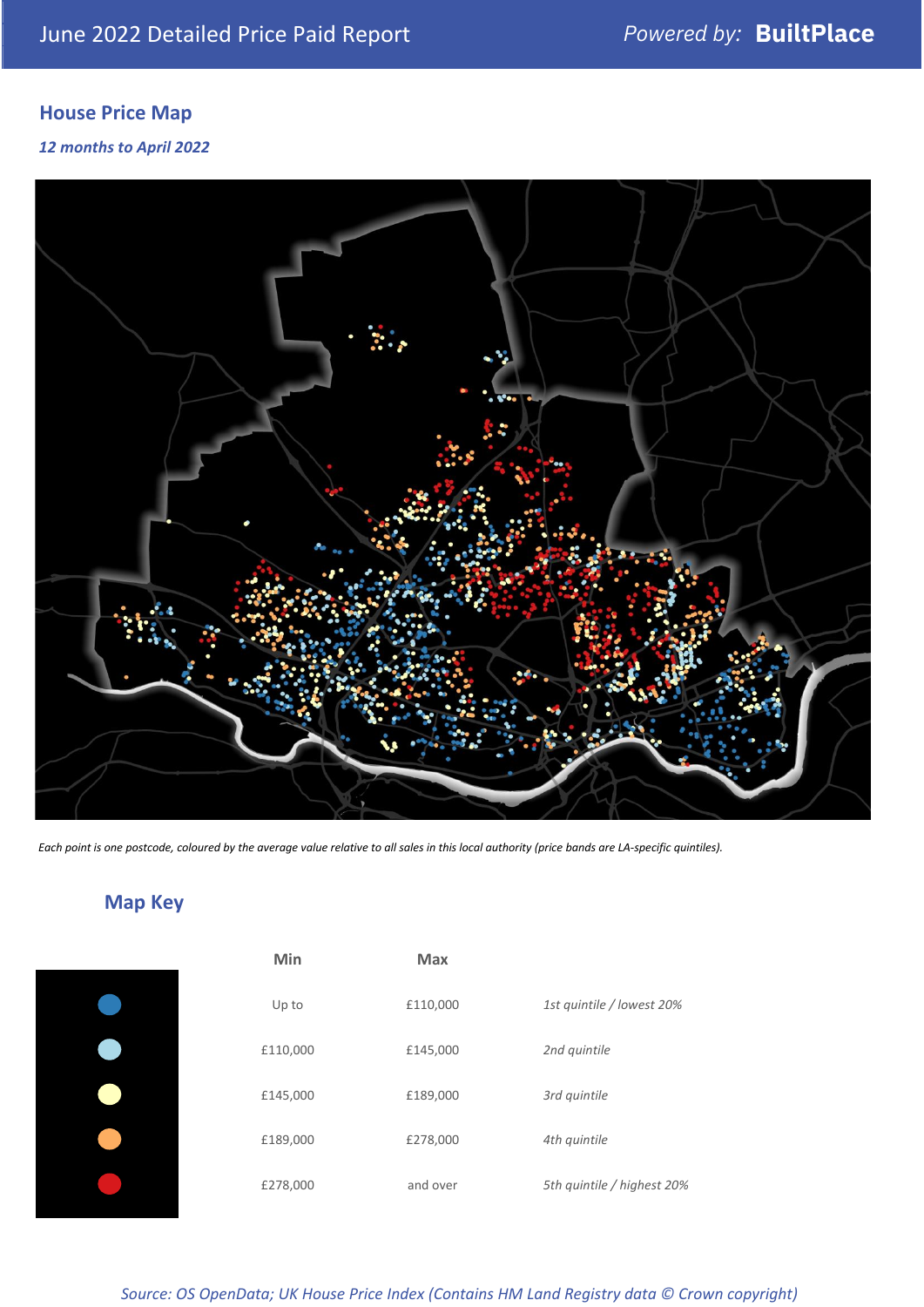## **Average House Price by Property Type**

### *12 months to April 2022*



|                 | <b>New</b> | <b>Second hand</b> |  |  |
|-----------------|------------|--------------------|--|--|
| Flat            | £248,000   | £141,351           |  |  |
| <b>Terraced</b> | £164,945   | £200,572           |  |  |
| Semi-detached   | £197,887   | £206,970           |  |  |
| <b>Detached</b> | £335,690   | £392,744           |  |  |

## **House Price Distribution by Year**

*All properties, by price band and calendar year (2020 = year to date)*

|                    | 1997 | 2002 | 2007 | 2012 | 2017 | 2019 | 2020 |
|--------------------|------|------|------|------|------|------|------|
| <b>Under £100k</b> | 91%  | 65%  | 20%  | 26%  | 20%  | 16%  | 18%  |
| £100-200k          | 8%   | 27%  | 56%  | 50%  | 51%  | 46%  | 48%  |
| E200-300k          | 1%   | 6%   | 16%  | 16%  | 17%  | 20%  | 19%  |
| £300-400k          | 0%   | 1%   | 5%   | 5%   | 7%   | 10%  | 8%   |
| £400-500k          | 0%   | 0%   | 2%   | 2%   | 2%   | 4%   | 2%   |
| <b>£500k-1m</b>    | 0%   | 0%   | 1%   | 2%   | 2%   | 3%   | 3%   |
| £1-2m              | 0%   | 0%   | 0%   | 0%   | 0%   | 0%   | 1%   |
| <b>Over £2m</b>    | 0%   | 0%   | 0%   | 0%   | 0%   | 0%   | 0%   |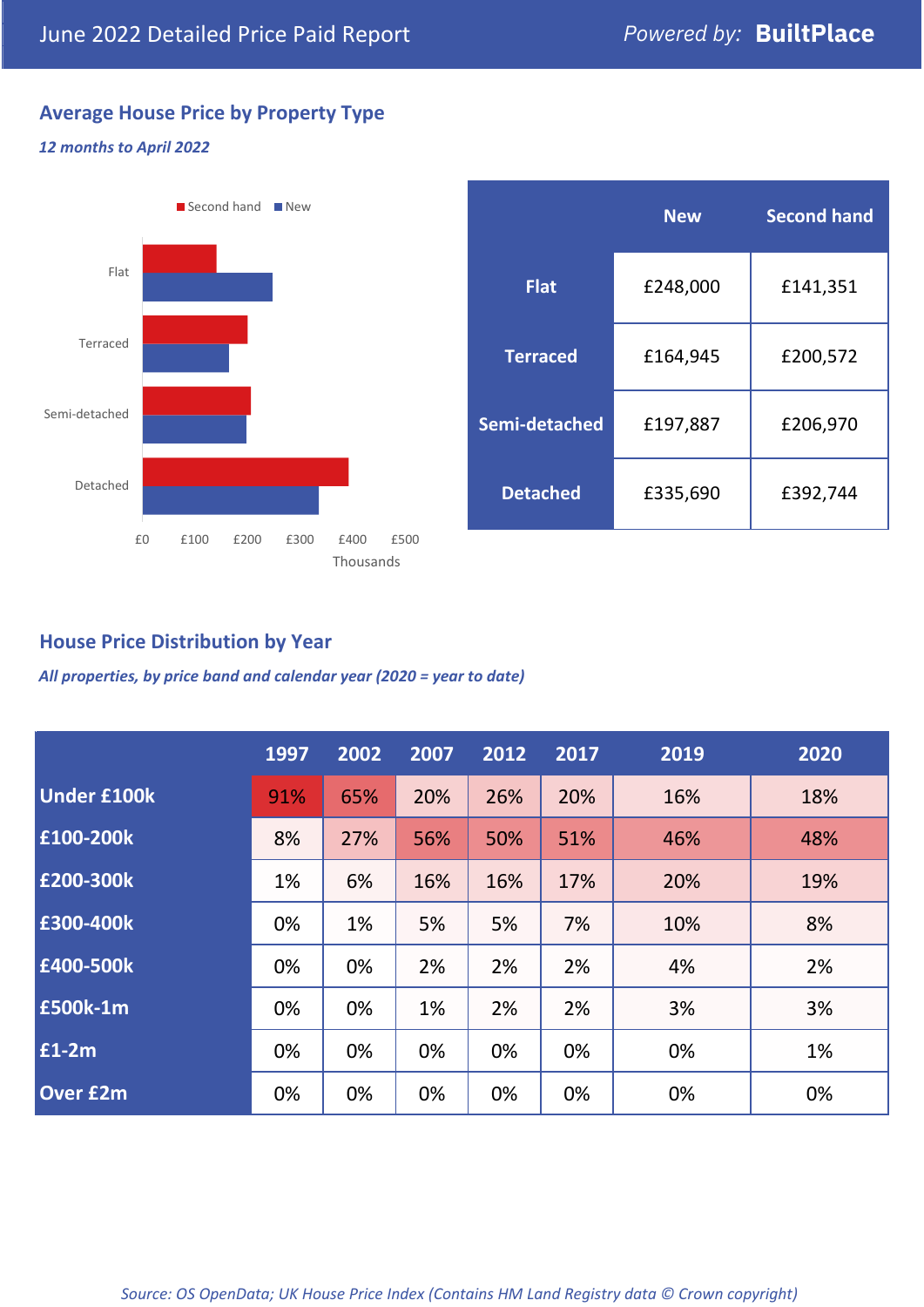## **Transactions (February 2022 data)**

*Annual Transactions, Indexed (2001-05 average = 100)*



There were 3,810 transactions in Newcastle upon Tyne during the 12 months to February 2022. This is 66% of the average from 2001-05 and suggests activity is significantly below pre-downturn levels.

Transactions in Newcastle upon Tyne have fallen by 2.8% since 2014, compared to changes of +3.7% for North East and - 7.7% for England.



#### *Cash and New Build Sales as % of Total, by Year*

*Note: The data on this page EXCLUDES transactions identified as transfers under a power of sale/repossessions, buy-to-lets (where they can be identified by a mortgage), and transfers to non-private individuals - i.e. it comprises only Land Registry 'A' data.*